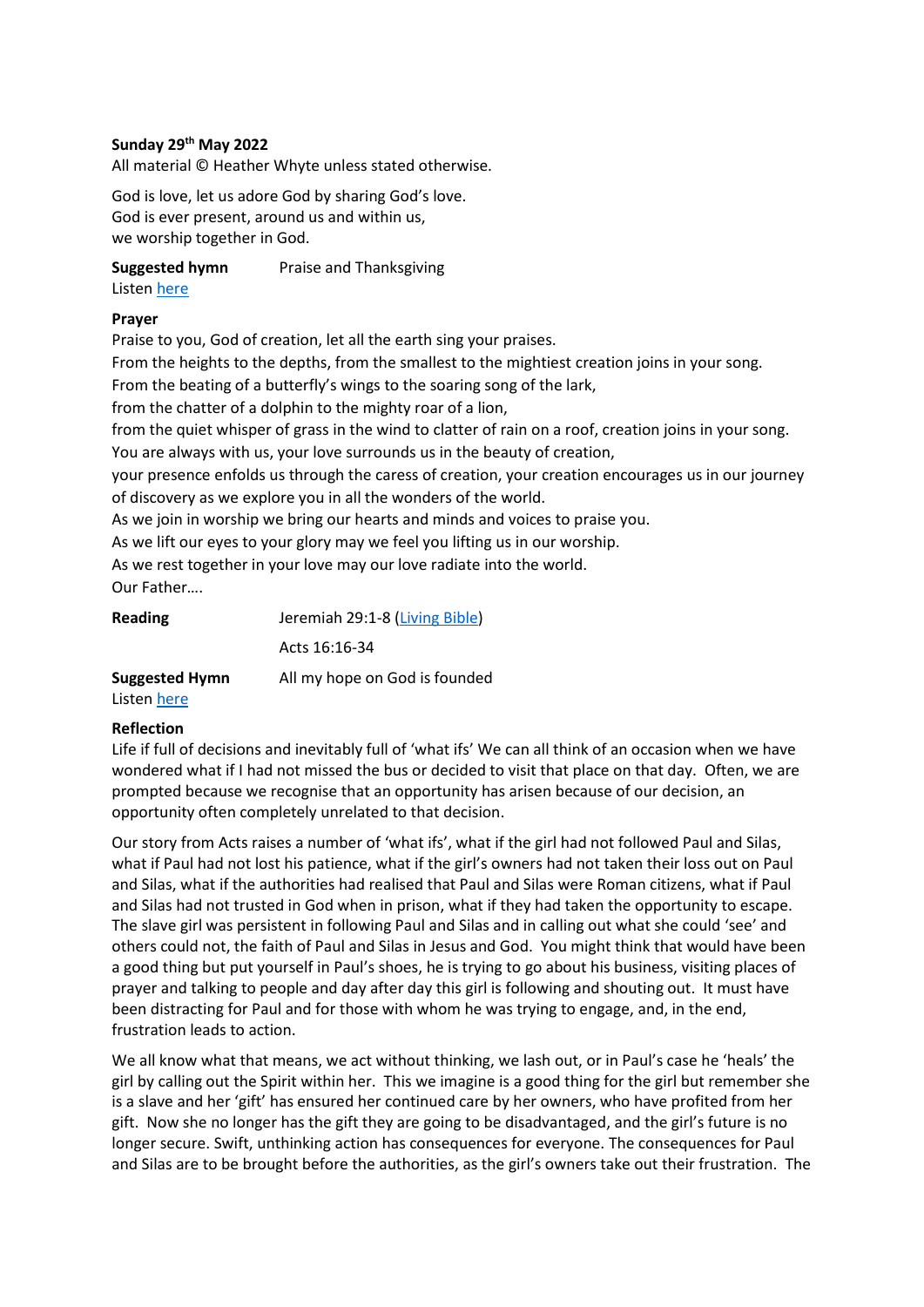accusation is of disturbing the city and advocating practices unlawful for Romans, no mention of healing the slave girl. How often are we tempted to come up with half truths and excuses to get our own way when things go against us or things happen that we don't like?

The magistrate takes the side of the residents, who are probably influential townspeople, after all they have at least one slave. Paul and Silas are beaten and flogged and then put in maximum security prison, shackled by chains. However, pause for a moment and reflect on the picture painted, a group of 'foreign' missionaries arrive and start to try and change the way things are done, suggest that the local customs are 'heathen'. It is an uncomfortable truth that this sort of action is a large part of the colonialisation of India and inculturation of Africa. Done at the time with the best of intentions but now recognised as the wrong approach. Some missionaries were treated as Paul and Silas were treated but not all and much harm was done. Now, we recognise the importance of culture, the importance of recognising different approaches and their values and learning from one another. Nowadays it is not uncommon for ministers from Africa to come to Britain as missionaries and sometimes theology mirrors that negative approach but happily not always. There are many lessons to learn.

In Luton, as in many multicultural towns and cities, we have adopted a better approach, living and learning together, respecting our different paths to God and enjoying the rich diversity of culture all around. Grassroots has been at the heart of this learning and for that we are very grateful. We pray that in the  $21^{st}$  Century no one is thrown in prison for being different!

Our story does not end in the prison. We are reminded of the depth of faith of Paul and Silas through their response to the situation. We are told they sang hymns and prayed. Now in similar circumstances most of us would pray but I wonder how many would be able to lift their voices and sing a hymn of praise. It is midnight and the prison would have been dark, the singing brings a welcome relief to the other prisoners. Then suddenly, the ground begins to shake, the walls begin to tremble as an earthquake hits the region. It is strong enough to shake the doors from their hinges and break the shackles from the floor. Suddenly, freedom beckons. We are told the jailer, in the darkness imagines the worst, the prisoners are free, and he goes to kill himself, a better option that the punishment for letting the prisoners go, but then a voice calls out – don't worry we are all here!

Paul was in prison for acting in haste, for not recognising the consequences of his action. Perhaps he takes a moment now, every instinct must have been to run and escape but he doesn't, and we are led to believe none of the prisoners do. The story had condensed things into a single sentence but there must have been a gap, time for the jailer to realise what the result of the earthquake was, time for Paul to persuade the other prisoners to stay. It is a miracle in the jailer's eyes, and he responds, and his family also respond. We are left with the question what if Paul and Silas had not been put in prison? Sometimes not doing the obvious brings more opportunities than we might imagine.

When the people were exiled to Babylon they yearned for the familiar, there was a temptation to create an ex-pats community separated oof from the new and strange culture and customs around them. But they received a message – integrate be a part of where you are and build new lives. Multiply! Don't dwindle away! <sup>7</sup> And work for the peace and prosperity of Babylon. Pray for her, for if Babylon has peace, so will you.

What do people expect the church to do and be? How might we surprise them?

We like the familiar but that does not mean it is the best approach to engaging others. Sadly, much of what we do has not changed in forty or fifty years whilst all around us culture and life has moved on and changed. Thirty or forty years ago our children decided what the church offered was no longer relevant to their lifestyle and simply accepted it, that the way of things and so now we are faced with not so much a gap as a chasm as we struggle with the effect of missing generations. Tradition is not static is something which is passed on and changed by each generation, given an update if you like, but with missing generations the tradition we have has not changed in forty years.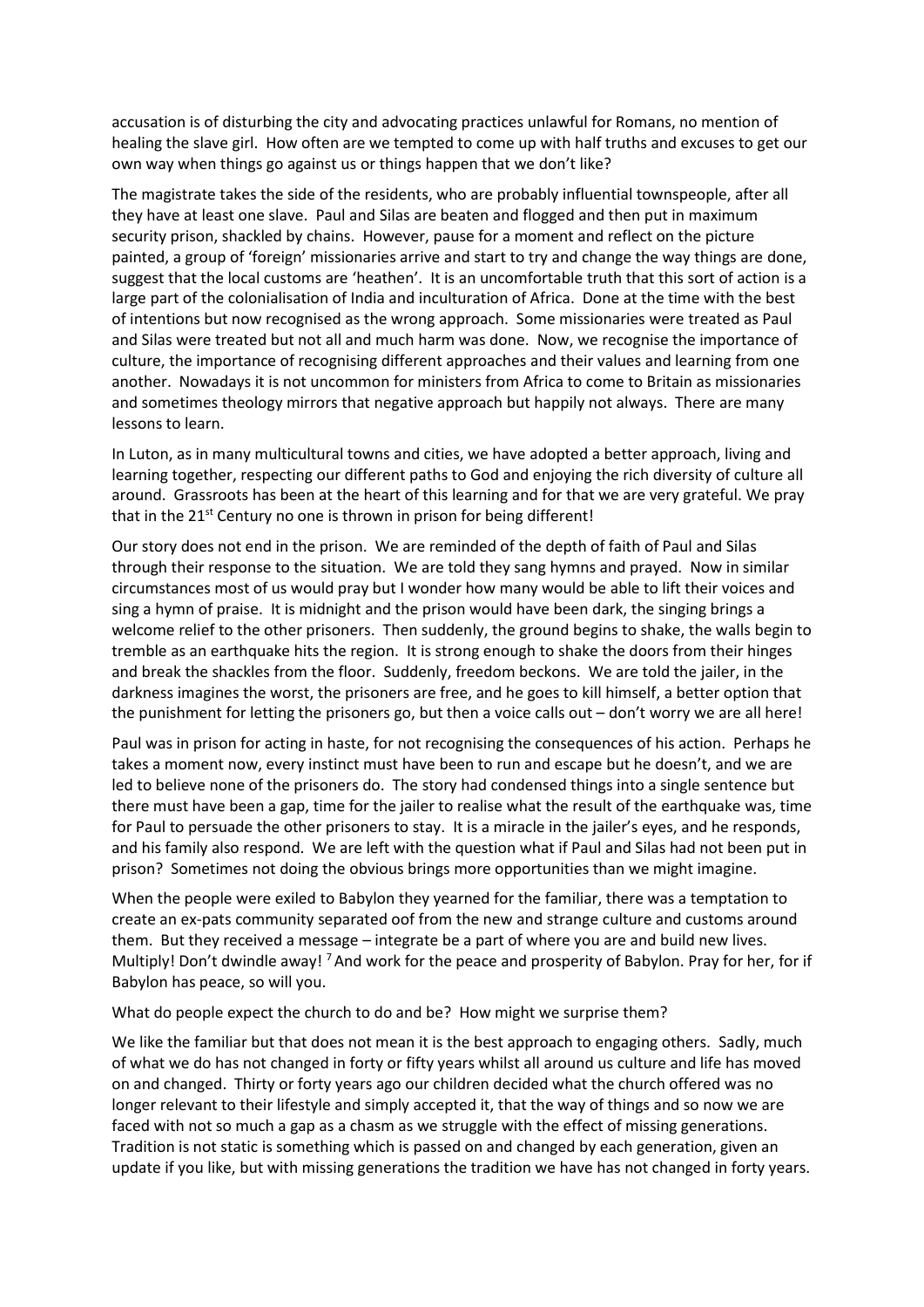We live in a world that understands creation differently, understands humanity differently and so also understands God differently. How do we respond and offer an appropriate way to invite others to see their connection to God and one another? The answer is by not doing the obvious. By thinking outside the box and taking a different approach not simply for others but for ourselves, to keep our faith growing and expanding. Covid has shaken us all up, challenged us to re-evaluate the important things in life and as churches struggle to keep 'the traditional' going it has given us an opportunity to explore doing things differently. As churches, wouldn't it be good to look back in five, ten maybe even fifteen years and reflect, what if Covid had not happened! The journey of God's people is always forward.

Hymn In exile defeated, to Babylon hurled Tune St Denio Liste[n here](https://www.youtube.com/watch?v=HUmu8lAlzow) In exile, defeated, to Babylon hurled, they barely subsisted, cut off from their world, their mem'ries of Zion, both blessing and curse, sustained and yet trapped them, made Babylon worse.

To them Jeremiah, sent word, in God's name, to leave off their dreaming, start living again. "Build houses, get settled, plant gardens and eat; engage with this new world to end your defeat."

"Be bold Babylonians, who build, work and sing, prove exiles' lives matter by all that you bring; yet pray for this city, its peace, its *shalom*, for Babylon's peace and your own peace are one."

This challenging message allows no way back, no matter the danger, disaster or lack; with God press on forward, engage where you are, by grace live new beauty, in God's strength go far.

*John Campbell, 30/7/20*

#### **Prayers**

What if Abraham hadn't served the strangers? What if Moses had ignored the burning bush? What if the Mary hadn't heard the angel? What if Jesus had declined death on the cross? *SILENCE* We confess that often we forget to give you time. We ignore you standing outside the door as we barge through on yet another important mission. We forget the wonder of your power as we try to cover every eventuality, removing the need for your miracles. Help us to be still.

What if Christ is here, homeless, without food? What if Christ is here, living in our town? What if Christ is standing outside our closed Church doors? What if Christ is the child who won't sit down? *SILENCE* We confess that often we forget to look for you. So busy preparing for worship that we fail to sit and listen at your feet. Our preparations for Christ's coming masking our anticipation of his arrival.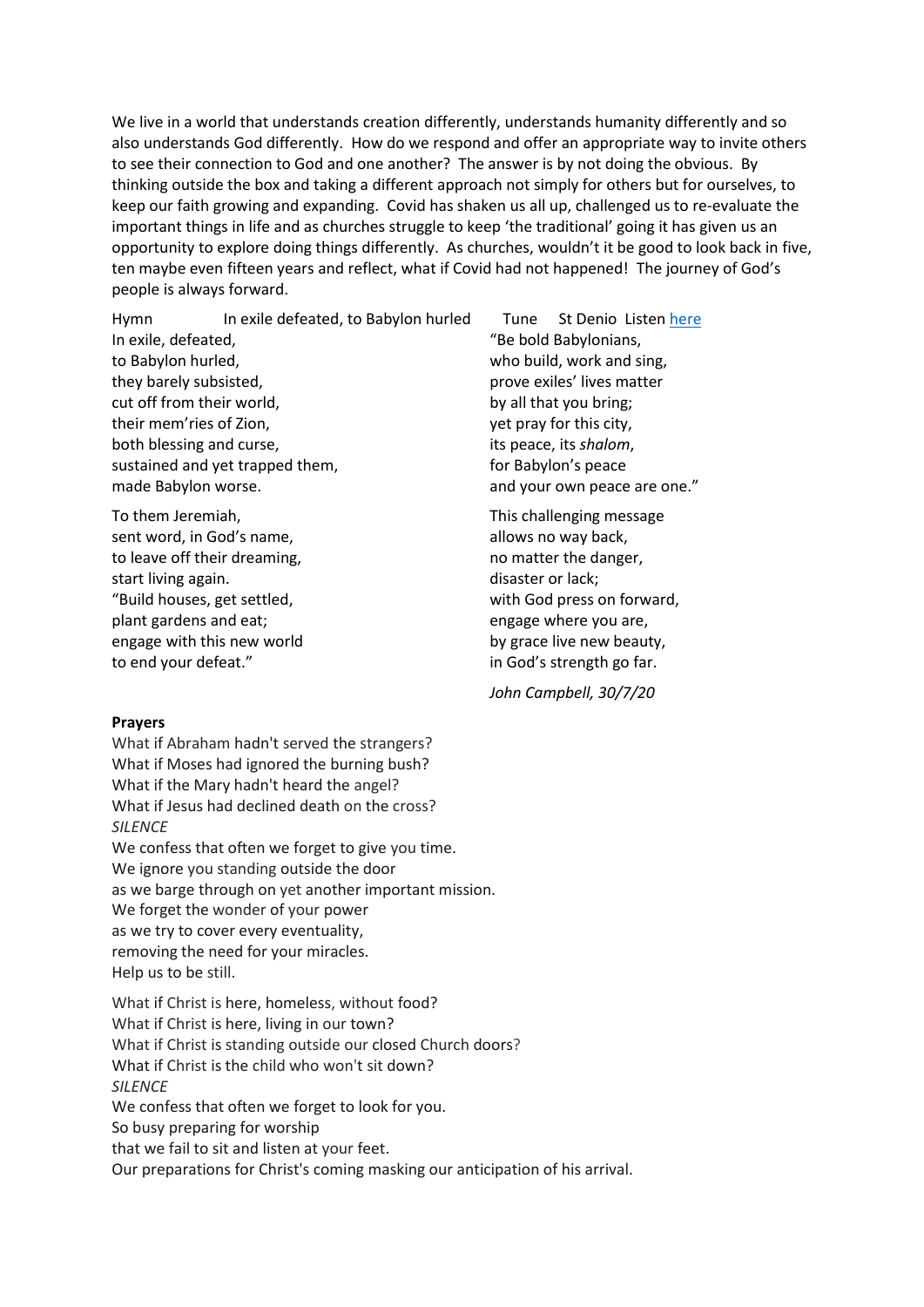Help us to be still. In a world of pace and panic, teach us to be still, to savour your presence, be nourished by your word, to wonder at your might, to listen for your will. The same state of the Heather Whyte 1998

#### We pray for our world

Loving God we share with you our concerns for the world, a world in which creation sings but the song is muffled by the sound of war and the cries of the hungry and fearful. We pray for peace and justice, the peace that comes from tolerance and love and the justice that comes with compassion and care foreach other. We have a part to play in answering this prayer, for our actions influence others, so may we think before we act, challenge ourselves to be more loving and more generous in our living, and challenge governments to be more caring and to seek justice and equal opportunities for all people.

#### We pray for our country

As we watch the news and read the papers we cannot hide from the reality of need within our own country. We are facing a cost-of-living crisis following a pandemic and for millions this means desperations and money runs out and hard choices must be made. We find it difficult to trust the government, unsure if they recognise the need in our communities. We pray for justice and compassion in government. We pray for the organisations who seek to help those in desperate need, and we pray for creative thinking in how to tackle our problems

#### We pray for our town

We live in a diverse culture, rich in traditions and ever challenged to explore new connections. Recognising the need within our communities we pray for the inspiration to be an answer for our neighbours. Recognising our own strengths may we reach out to share what we have with others, making the best use of the resources we have to help those in need may we be creative in how we use our buildings and work together to make your love a tangible presence in the lives of those around us.

#### We pray for ourselves

Loving God you hold us, and you know us, our hopes and dreams our concerns and fears are within you. May we recognise your presence with us and experience the challenge of your love as we journey through life. Strengthen us when we feel fragile, encourage us when we are unsure, embolden us when we dream of a better way that in your Spirit we may be the change that the world needs individually and together, as we follow the way of Jesus. Amen

#### **Our offering to God.**

As we worship together, we pledge our commitment to sharing in the work of our church through our continued offering and by exploring new ways of living generously and sharing the message of hope that is God's love. Amen

**Suggested hymn** We are pilgrims on a journey Tune Servant Song Liste[n here](https://www.youtube.com/watch?v=W5BRmOplbv8)

| We are people on a journey,         | God unites us on our journey, |
|-------------------------------------|-------------------------------|
| through the world of love and fear, | leading us on paths unknown,  |
| drawing strength from knowing Jesus | showing wonders unimagined,   |
| and his message 'God is near'.      | by our side, not on a throne. |